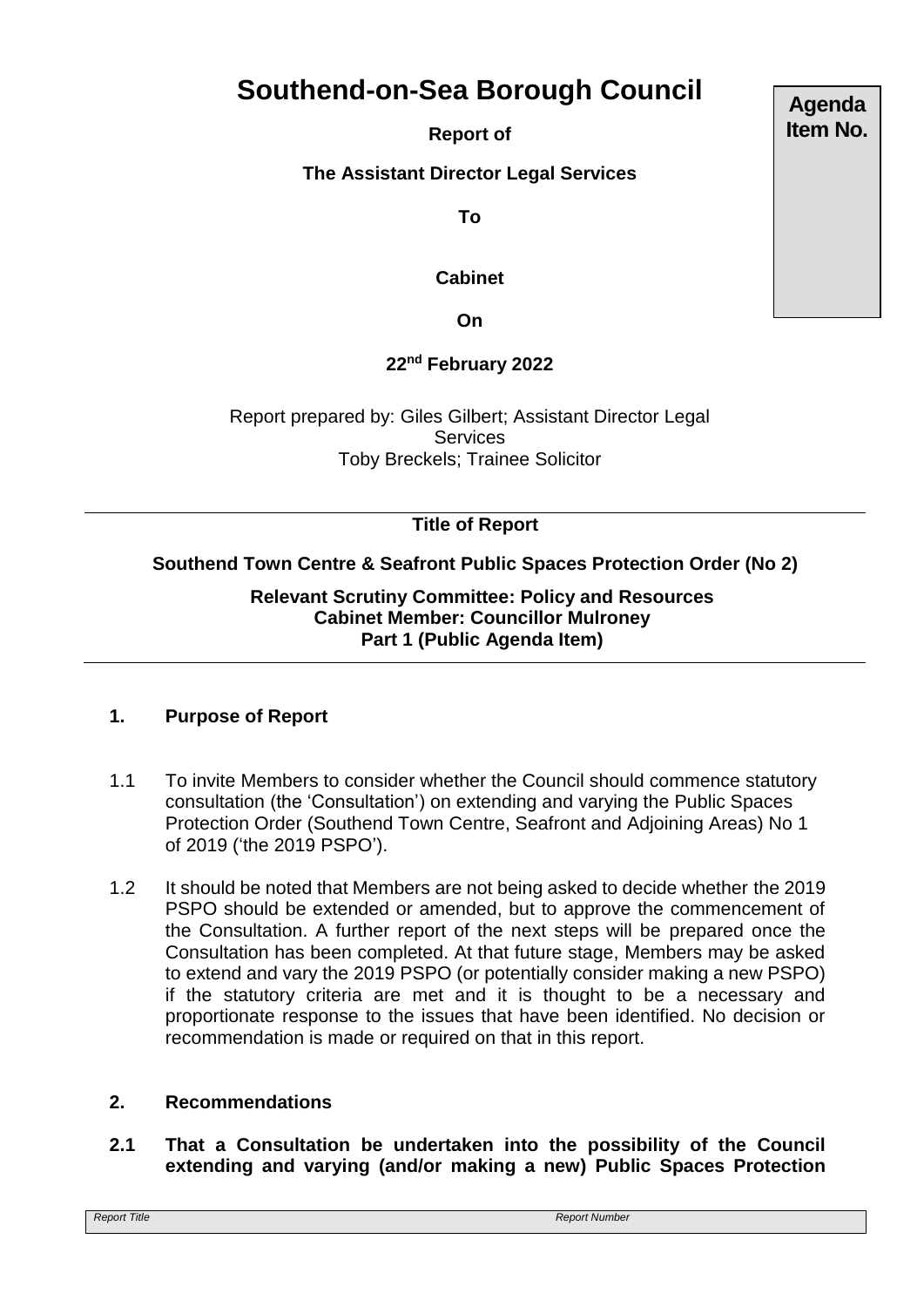**Order (PSPO) under Sections 59, 60 & 61 of the Anti-social Behaviour, Crime and Policing Act 2014 in respect of the area and activities detailed in this report.**

- **2.2 That the proposed Consultation process commences as soon as practically possible.**
- **2.3 That the Assistant Director for Legal Services in consultation with the Cabinet Member for Environment, Culture, Tourism & Planning is delegated to:**
- **2.3.1 finalise the draft PSPO to form part of the Consultation;**
- **2.3.2 settle the final form of the Consultation;**
- **2.3.3 explore and report back to Cabinet following the Consultation any additional resource requirements to effectively enforce the PSPO.**

#### **3. Background**

- 3.1 Local Authorities have a key role to play in helping to make local areas safe places to live, work and visit. Tackling behaviour which has a detrimental impact on the quality of life of those in the locality is a key element of this role. These behaviours are sometimes called anti-social behaviour ('ASB'). It is to be noted that behaviour which has a detrimental impact can be broader than that which has traditionally been described as ASB.
- 3.2 The Anti-social Behaviour, Crime and Policing Act 2014 ('the 2014 Act') introduced several new tools and powers for use by councils and their partners to address ASB in their local areas. These tools, which replaced and streamlined a number of previous measures, were brought in as part of a Government commitment to put victims at the centre of approaches to tackling ASB, focussing on the impact ASB can have on both communities and individuals, particularly on the most vulnerable.
- 3.3 Local Authorities can use a Public Spaces Protection Order ('PSPO') to prohibit specified activities, and/or require certain things to be done by people engaged in particular activities, within a defined public area. PSPO's differ from other tools introduced under the 2014 Act as they are council-led, and rather than targeting specific individuals or properties, they focus on the identified problem behaviour in a specific location. The Home Office's statutory guidance reiterates that PSPOs should be used responsibly and proportionately, in response to issues that cause ASB, and where necessary to protect the public.
- 3.4 Under the 2014 Act, authorised council officers have the power to issue a fixed penalty notice ('FPN') to anyone they reasonably believe is in breach of the PSPO. Whilst the 2014 Act sets out a framework for issuing FPNs, councils will also have their own wider protocols around issuing fines. The Council currently has an enforcement policy for the Council's enforcement team to ensure fairness and best practice is exercised. This will be reviewed and updated following any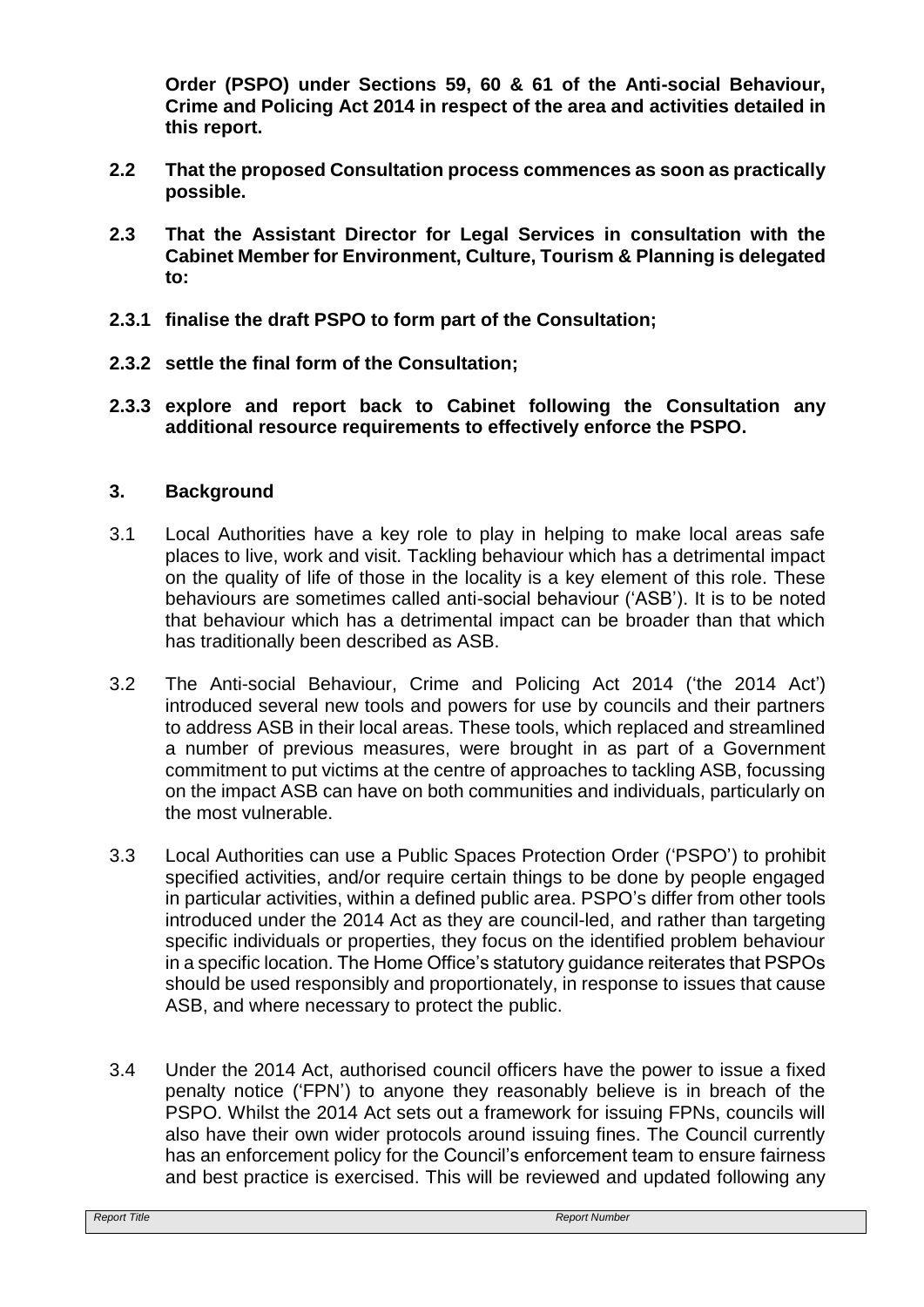future decision of the Council in relation to any additional restrictions that form part of any varied, extended or new PSPO.

- 3.5 The 2019 PSPO.
- 3.5.1 The 2019 PSPO prohibits certain ASB within a geographical area ('the Restricted Area') and the Restricted Area plan can be found at **Appendix A.** The current Restricted Area is contained within the red line on this plan and includes the Town Centre, Seafront, Southchurch Hall Gardens, Hamlet Court Road and York Road.
- 3.5.2 The following ASB is prohibited in the Restricted Area:
	- Urination, defecation, spitting and littering
	- Sleeping in a public place in a manner that has a detrimental impact
	- Erecting tents or other structures without permission from the Council
	- Consuming alcohol or failing to surrender containers reasonably believed to contain alcohol within a drinking control area (hatched blue on **Appendix A)**
	- Outside the drinking control area consuming alcohol and behaving in an antisocial manner or failing to surrender containers when required (within the area on **Appendix A** shaded pink)
	- Ingesting, inhaling, injecting, smoking or otherwise using drugs or substances reasonably believed to be psychoactive substances
	- Begging or approaching someone for that purpose
	- Approaching or stopping someone to enter into arrangements for future charity payments or to collect information to assist in a future arrangement without the Council's permission.
- 3.5.3 The 2019 PSPO can be found at **Appendix B.**
- 3.6 It is proposed that along with the potential renewal of the existing restrictions, to consider additional restrictions to combat ASB that has become apparent over the last three years and includes:
	- Cycling in pedestrianised areas
	- Using electronic scooters ('e-scooters') in pedestrianised areas
	- Restricting the use of barbeques ('BBQs') to dedicated areas at East Beach, Shoeburyness and Eastern Esplanade between the former Gas works building and the Camper Road Jetty
	- Restrictions on the appropriate use and disposal of BBQs within the designated areas
	- Restrictions on launch points, recovery points and areas used for Personal Water Crafts (PWCs)
	- Conduct when in charge of or operating PWCs.
- 3.7 Evidence for the requirement of these restrictions will be provided to Cabinet along with the results of the Consultation and details of enforcement implications after the Consultation has been concluded, for a decision on whether, or not, to implement the extension and amendments or otherwise.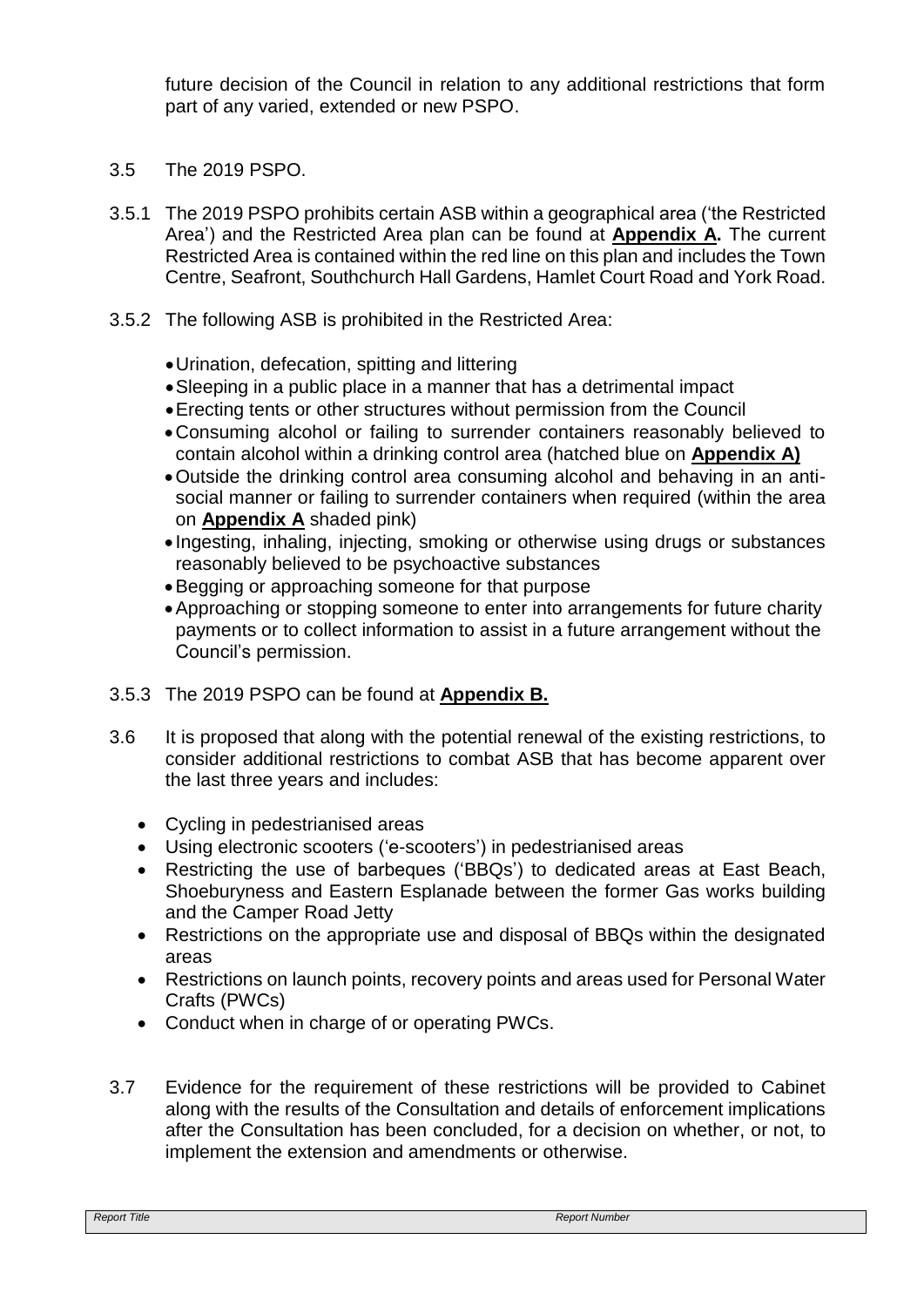- 3.8 The Council is required under the 2014 Act to carry out a Consultation and necessary publicity and notification before making, extending or varying a PSPO.
- 3.9 As a minimum, the Council must consult with the Chief Officer of Police, the Police Fire and Crime Commissioner, appropriate community representatives, and the owners or occupiers of land in the area to be designated (where reasonably practicable).
- 3.10 The proposed wording of the PSPO and the proposed restricted area as part of the Consultation will be finalised prior to the Consultation.
- 3.11 During the Consultation process the Council will seek comments on:
	- Whether a PSPO is appropriate, proportionate or needed at all;
	- The proposed restrictions; and
	- The proposed area to be designated as the Restricted Area.
- 3.12 Consultation would be over a 4 week period, with the following stakeholders:
	- Chief Officer of Police for Southend
	- The Police Fire and Crime Commissioner
	- Town Centre/Seafront Businesses
	- Ward Councillors
	- The voluntary sector
	- Community representatives
	- Local residents/those working nearby/Visitors (via a survey).
- 3.13 Findings from the Consultation will be brought back to Cabinet along with evidence in relation to the necessity for any restrictions, for Cabinet to decide whether to proceed with the PSPO and, if so, the area to be designated and the restrictions which would apply. At that point the Cabinet would have to consider all material considerations including proportionality i.e. are the proposed restrictions proportionate to the harm/nuisance that is being caused?
- 3.14 Clearly there will be challenges in enforcement of the PSPO, with any additional restrictions, over a wide area. PSPOs can be resource-intensive to introduce and enforce and there will need to be commitment from partners to ensure it can be implemented effectively. Consideration may have to be had to whether the PSPO is disaggregated into two separate PSPOs considering the area covered and the various ASB and whether the ASB associated to BBQs and PWC's is more effectively dealt with by a separate PSPO. The Consultation will help inform this. Further, in some areas, codes of practice around certain practices such as that possibly related to the PWCs, may provide effective solutions in responding to particular concerns.

## **4. Other Options**

The Council could choose not to engage in the Consultation process. This would result in the current PSPO expiring at midnight on the  $10<sup>th</sup>$  July 2022 and this enforcement power would no longer be available to Essex Police and the Council's authorised officers for tackling ASB in the restricted area.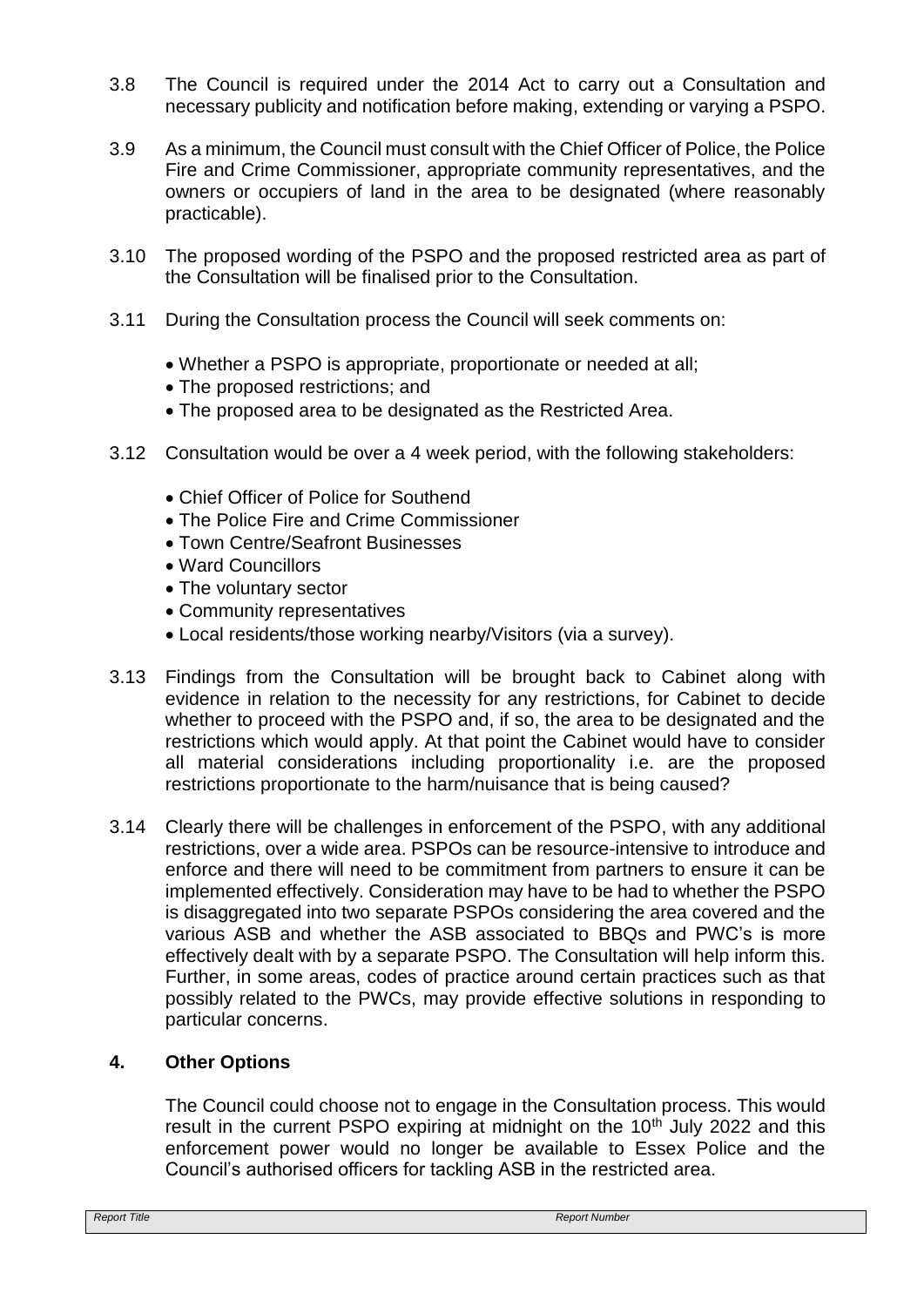## **5. Reasons for Recommendations**

- 5.1 Whilst the 2019 PSPO has provided authorised council officers with an additional tool to tackle ASB, there has been a growing number of other complaints received in the last three years about the following:
	- Cycling on the footway and e-scooters, particularly in the Town Centre area where there have been a number of reported near misses. This escalated during the Covid-19 Pandemic during the different phases of restrictions during the lockdown periods whereby a number of residents took to using cycles/e-scooters for their exercise and commuting.
	- ASB associated with the use of PWCs.
	- ASB associated with use of BBQs on beaches.
- 5.2 Therefore the Council proposes to consult on all these activities and to bring the findings back to Cabinet in a report along with a summary of findings and evidence of the operation of the 2019 PSPO to then decide whether to extend and vary the 2019 PSPO or progress with any new PSPO.

#### **6. Corporate Implications**

6.1 Contribution to the Southend 2050 Road Map

Safe and Well. Residents feel safe and secure in their homes, neighbourhoods and across the borough.

6.2 Financial Implications

The costs of consulting on the PSPO and gathering further evidence of ASB will be relatively modest but will draw upon a significant amount of officer time (which, in itself, is an associated cost). Following the Consultation, if agreed, a further report to Cabinet will provide greater visibility as to the costs of proceeding with the PSPO which will depend on the extent of any PSPO in terms of scope and geographic area, particularly in terms of signage and enforcement.

- 6.3 Legal Implications
- 6.3.1 The introduction, varying or amending of a PSPO must be undertaken in accordance with the 2014 Act and the Statutory Guidance. Failure to do so could result in a legal challenge.
- 6.3.2 Under section 59 of the 2014 Act, local authorities must be satisfied that the follow two conditions are met to make a PSPO:
	- (a) The first condition is that on reasonable grounds that the activity subject to a PSPO has a detrimental effect on the quality of life of those in the locality (or it is likely that activities will take place and have such an effect).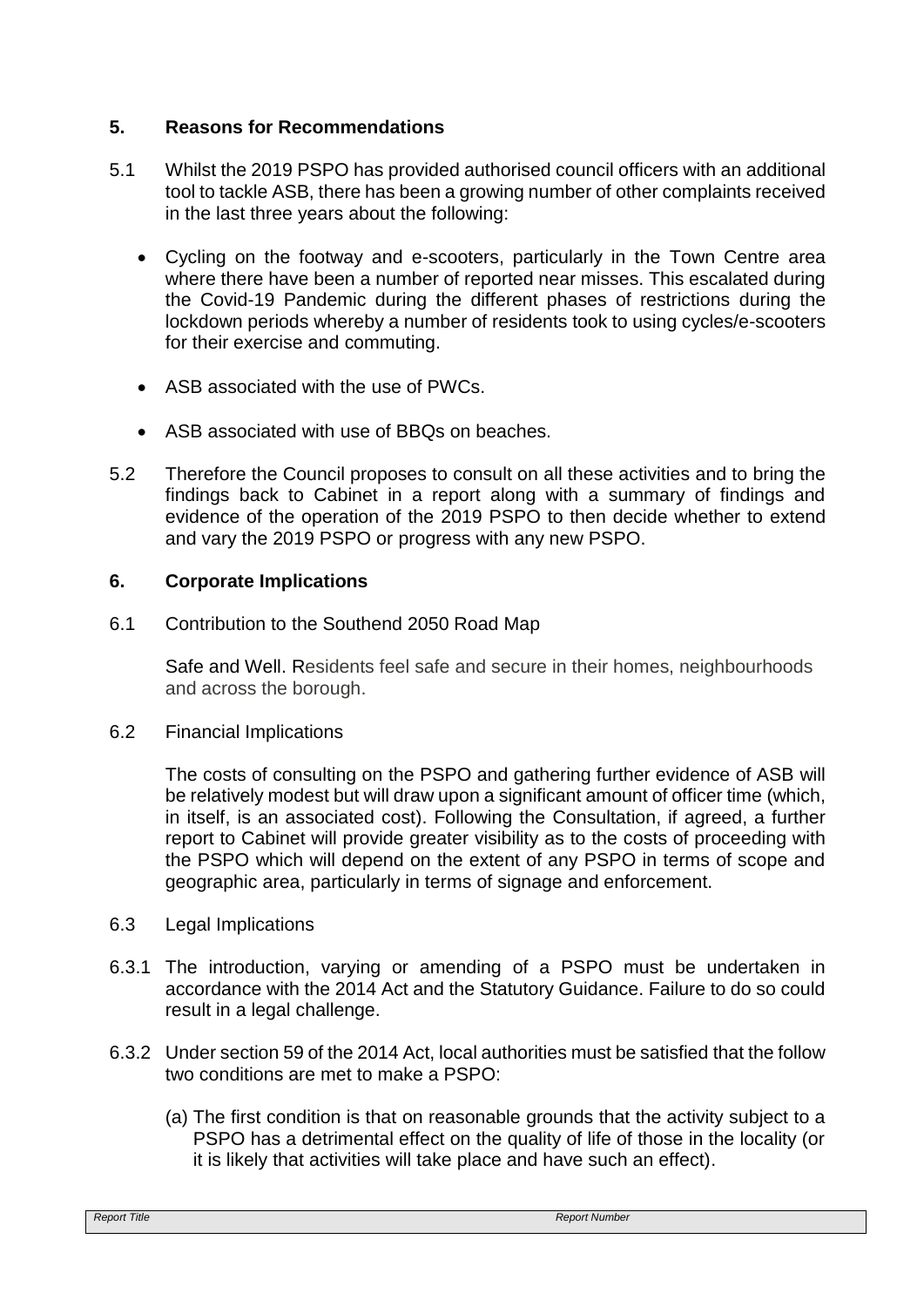- (b) If so, then the second condition is that the effect, or likely effect, of the activities:
	- is (or is likely to be) persistent or continuing in nature
	- is (or is likely to be) unreasonable
	- justifies the restrictions being imposed.
- 6.3.3 Section 72 of the 2014 Act provides that the Council must carry out necessary consultation before making a PSPO. Similarly, under section 72 councils are required to have particular regard to articles 10 and 11 of the Human Rights Act 1998.
- 6.3.4 Draft proposals for a PSPO must be published as part of the Consultation process. Further, a copy of the draft order should be provided. Therefore, whilst the proposals are included within this report some further work is required to finalise the proposed draft order. Recommendation 2.3 provides that the Assistant Director for Legal Services in consultation with the Cabinet Member for Environment, Culture, Tourism and Planning is delegated to finalise the draft PSPO that is to form part of the Consultation. This allows the draft PSPO to be finalised following clarifications that enforcement through the PSPO would not prejudice enforcement through other means, processes or legislation. It is important to remember that in some cases existing legislation covering various forms of ASB or public order may be adequate and proportionate to deal with that ASB or public order.
- 6.3.5 Before making, amending or varying a PSPO the Council must consider comments and representations received.
- 6.4 Environmental Impact

There would arguably be a positive impact on the environment as the PSPO would enable enforcement against littering hence improving street cleanliness. Further, through enforcement the PSPO provides additional protection of our parks and gardens, reducing the effects and dangers of BBQs and the dangerous use of PWCs on swimmers and marine life.

6.5 People Implications

None specific for the Consultation.

6.6 Property Implications

None specific for the Consultation.

6.7 Consultation

N/A. This is the purpose of this report and what is being sought to commence.